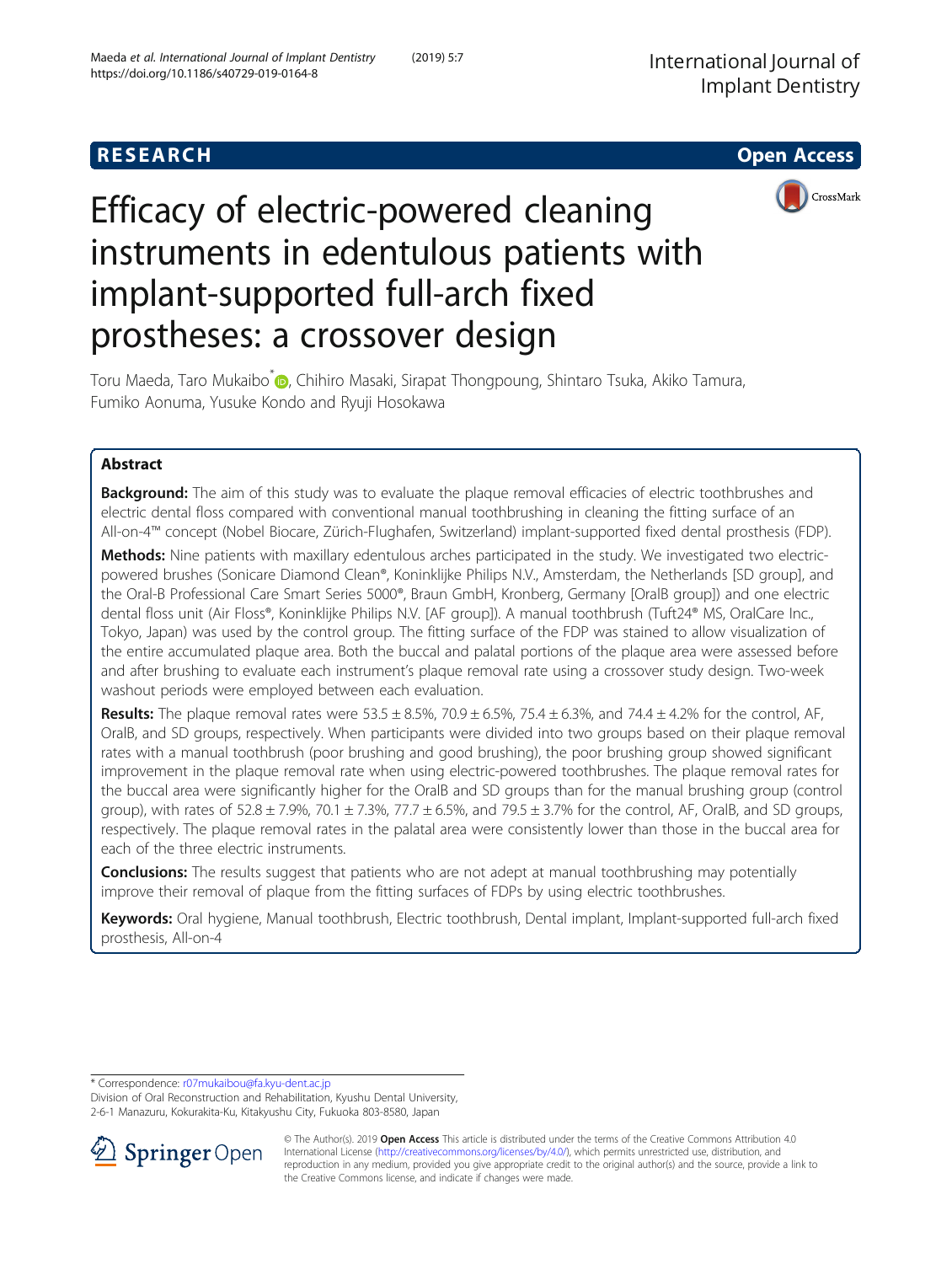## Background

Oral hygiene is important for the long-term stability of dental implants and prevention of biological complications associated with implants. Implant-supported fixed dental prostheses (FDPs) based on the All-on-4™ treatment concept (Nobel Biocare, Zürich-Flughafen, Switzerland) have been developed [[1](#page-7-0)], and their success and survival rates have been widely reported [[2](#page-7-0)–[4](#page-7-0)]. It has also been reported that fixed prostheses can contribute to the improvement of oral health-related quality of life in patients wearing complete dentures [\[5](#page-7-0)]. However, it is often difficult for patients who wear fixed prostheses to remove plaque from the fitting surface of the prostheses because they are frequently placed in close contact with the alveolar ridge in the maxilla to reduce speech or esthetic issues. There have been studies on the association between plaque accumulation and peri-implant mucositis [[6](#page-7-0), [7\]](#page-7-0). Insufficient oral hygiene is likely associated with peri-implantitis [\[8\]](#page-7-0), and inadequate plaque control and inflammation can lead to compromise of the osseointegration of implants [[9](#page-7-0)] or minor complications such as soft tissue recession  $[10]$  $[10]$  or halitosis  $[11]$  $[11]$  $[11]$ . Although plaque accumulation on the fitting surface of the All-on-4™ concept FDPs does not immediately contribute to inflammation around the implants, and thus may not be directly associated with peri-implantitis, we believe that effective plaque removal on the fitting surface is indispensable to the maintenance of oral hygiene, which could be associated with the inflammation of peri-implant tissues.

To date, there have been a limited number of studies on maintenance protocols for implant-supported FDPs [[12,](#page-7-0) [13](#page-7-0)], and there is inadequate evidence available regarding self-performed oral hygiene in patients with FDPs [[14,](#page-7-0) [15](#page-7-0)]. Thus, the aim of this study was to evaluate the plaque removal efficacies of electric toothbrushes and electric dental floss compared with conventional manual toothbrushing in cleaning the fitting surface of an All-on-4™ concept FDP.

#### Methods

Nine maxillary edentulous patients (seven males, two females) with a mean age of  $68.0 \pm 2.7$  years (range  $55-81$ years) were recruited and voluntarily participated in this crossover study, which was conducted at Kyushu Dental University Hospital's implant dentistry department. The implant surgery and fabrication of the prostheses were performed in accordance with the All-on-4™ treatment concept [[1](#page-7-0)], in which a screw-retained provisional prosthesis is seated on four straight or angulated (17° and 30°) multiunit abutments (Nobel Biocare, Zürich-Flughafen, Switzerland) that are connected to the implants immediately after surgery. Computer-aided design/computer-aided manufacturing was used to fabricate the prostheses using a titanium-milled frame bonded with composite resin. The fitting surface of the prosthesis was fabricated in an ovate shape with contacts intimate to the residual alveolar ridge. After placement of the final prostheses, patients were verbally instructed to use their own manual toothbrushes to clean the boundary between the prosthesis and the alveolar ridge three times per day. As a routine follow-up cleaning protocol, each patient was recalled every 3 months, and the prosthesis was removed and cleaned with a toothbrush (Tuft24®MS, OralCare Inc., Tokyo, Japan) under running water and sterilized in an ultrasonic bath filled with chlorhexidine 0.05%  $(0.05 \, w/v$  MASKIN<sup>®</sup>/water, Maruishi Pharmaceutical Co., Ltd., Osaka, Japan) for 5 min. The study started 3 months after the final follow-up, at which point each participant had worn the final prosthesis for at least 1 year.

We investigated two electric-powered brushes (Sonicare Diamond Clean® attached to an HX6074/05 brushing head, Koninklijke Philips N.V., Amsterdam, the Netherlands [SD group], and the Oral-B Professional Care Smart Series 5000® attached to an EB20 brushing head, Braun GmbH, Kronberg, Germany [OralB group]) and one electric dental floss unit (Air Floss<sup>®</sup> attached to an HX8002/05 nozzle, Koninklijke Philips N.V. [AF group]). A manual toothbrush (Tuft24® MS, OralCare Inc., Tokyo, Japan) was used for the control group. Dentifrice was not used during the assessments in order to solely evaluate the ability of the instruments. To evaluate the efficacy of each brushing instrument, three electric instruments were randomly assigned for use along with 2-week washout periods between evaluations; the manual toothbrush was used last and served as the control. In this crossover study design, each instrument was used one time for 5 min during the respective assessment, and each participant used all four cleaning instruments (Fig. [1a](#page-2-0), b). All participants confirmed that they had not been using any electric tooth cleaning instruments; thus, they used their own manual toothbrushes during the washout periods. The randomization sequence for the three electric instruments was created using Excel 2011 (Microsoft, Redmond, WA, USA). The study procedure was approved by the Kyushu Dental University Ethics Committee (approval number 13-3) and followed the guidelines of the amended Declaration of Helsinki. All participants provided written informed consent.

First, the fixed maxillary prosthesis was removed, and the plaque that had accumulated on the fitting surface was dyed with plaque-disclosing solution (Dent. liquid plaque tester, Lion Corp., Tokyo, Japan). Photographs of the dyed fitting surface were taken with a digital camera (D5200, Nikon Corp., Tokyo, Japan) (Fig. [1](#page-2-0)c). After the prosthesis was placed back in the mouth and retained by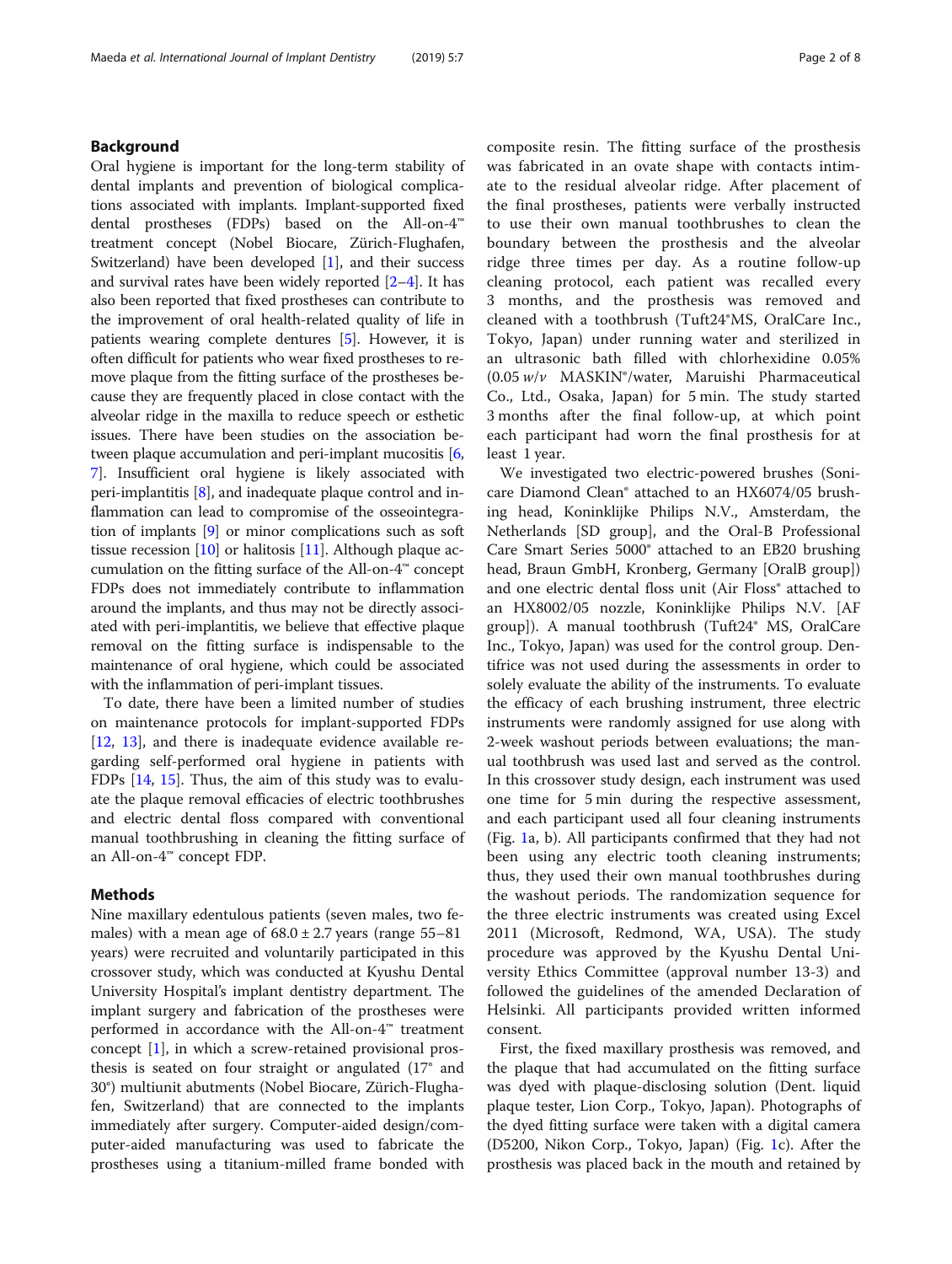<span id="page-2-0"></span>

15-Ncm screws, the patient was instructed to brush for 5 min in front of a mirror. Subsequent to removal of the prosthesis, a photograph of the fitting surface was taken to evaluate the remaining plaque. Finally, the remaining plaque was removed with a manual toothbrush (Tuft24® MS) under running water, and the prosthesis was replaced using 15-Ncm screws. Patients were only given basic guidance on use of the electric instrument, such as how to turn it on and off.

To calculate the dyed plaque area, tracing paper was mounted on the photograph. The margins of the prostheses and the plaque areas were traced manually. Only one individual performed the tracing; this individual was blinded to assignment, in order to ensure consistent assessment. The encircled plaque area was filled with red color (Fig. 1d) using an open-source image editor (GUN Image Manipulation Program) [[16\]](#page-7-0), followed by identification and calculation of the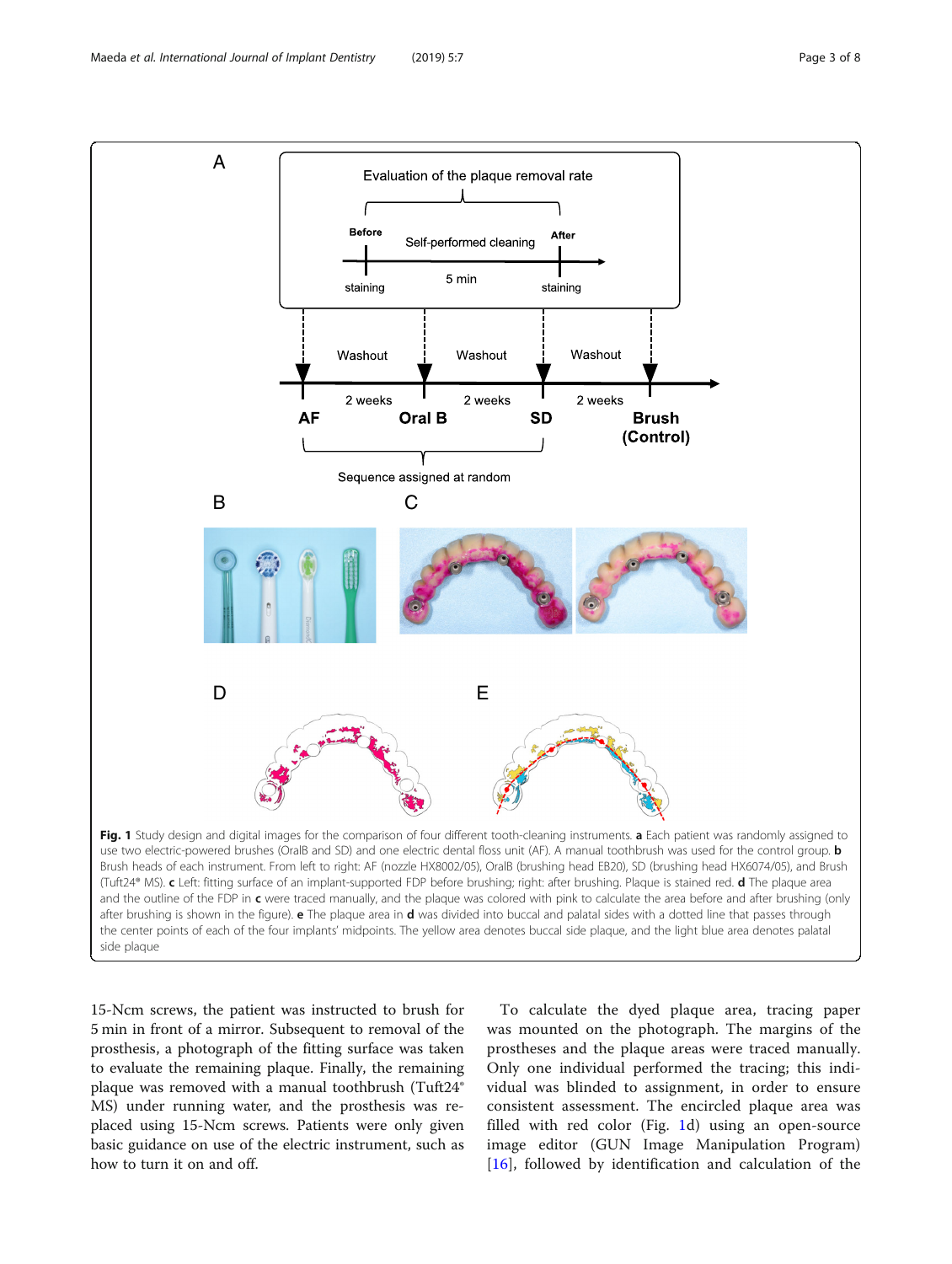<span id="page-3-0"></span>colored area with an open-source image-processing program (ImageJ) [\[17](#page-7-0)]. To determine the percentage of the area covered with plaque within the fitting surface of the prosthesis, the sum of the plaque area was divided by the entire outlined area of the fitting surface. To compare the plaque removal rates among the four groups, plaque-covered areas were directly compared before and after cleaning. Participants were then divided into two groups based on the plaque removal rate using a manual toothbrush; those with plaque removal rates  $\leq 60\%$  were assigned to the poor brushing group, and those with rates > 60% were

assigned to the good brushing group. The buccal and palatal areas of the prosthesis were defined by dividing the implant area at the center line that passed through each of the four implants' midpoints (Fig. [1](#page-2-0)e).

Kruskal-Wallis one-way analysis of variance, followed by Dunn's multiple comparisons test, was used to determine statistically significant differences. Unpaired  $t$  tests with Welch's correction were performed to compare the two groups. Statistical software (Prism7 Software, GraphPad Software, La Jolla, CA, USA) was used for all analyses;  $p < 0.05$  was considered statistically significant. All results are presented as mean ± standard error.



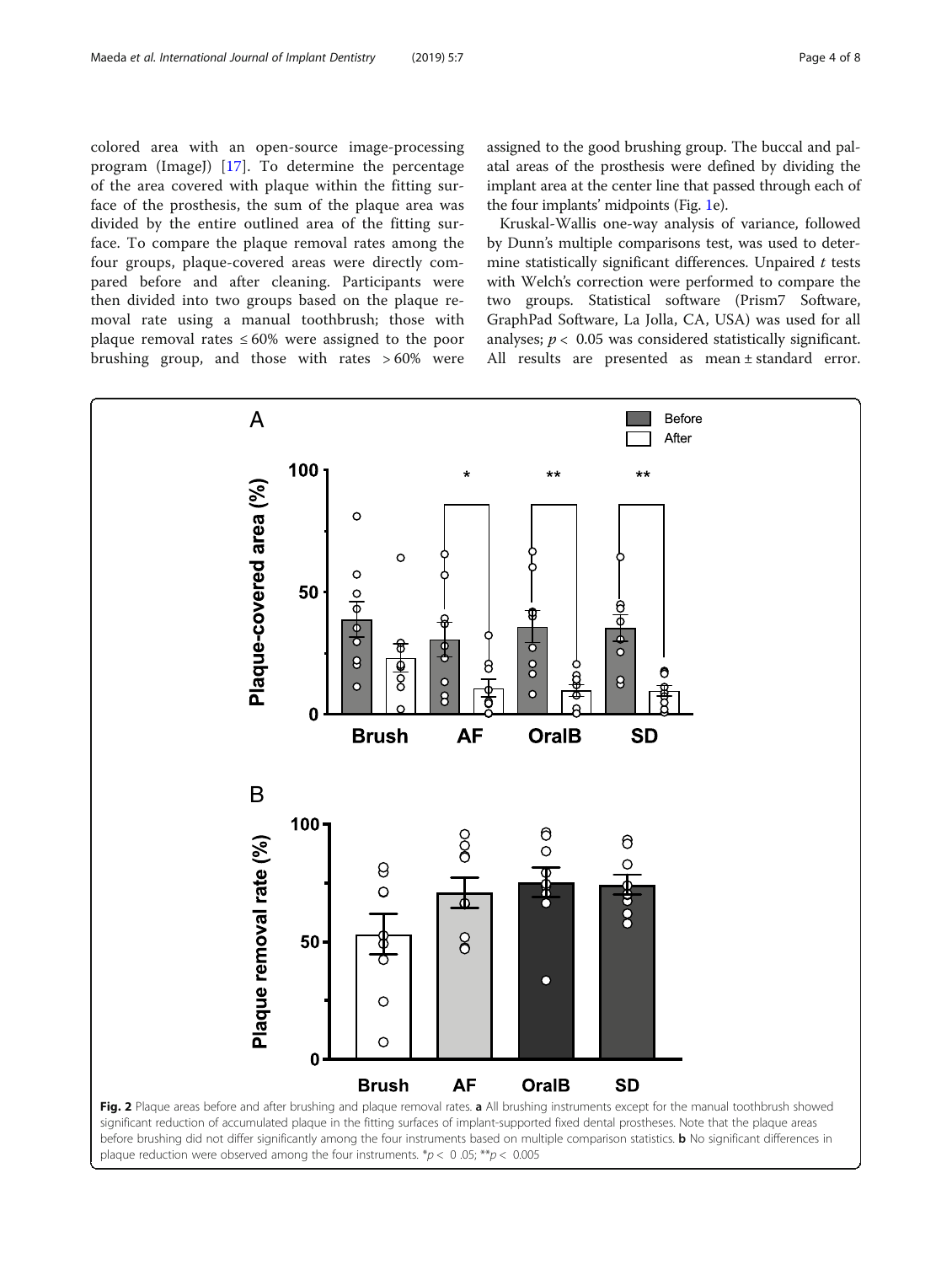Statistical power analysis was performed using an open-source power analysis program (G\*Power 3.1) [\[18\]](#page-7-0).

## Results

All brushing instruments except the manual toothbrush resulted in significant reduction of accumulated plaque after brushing (Fig. [2](#page-3-0)a). The total areas of average plaque accumulation at the fitting surface before and after cleaning were  $35.2 \pm 3.2\%$  and  $13.3 \pm 2.1\%$ , respectively (Table 1). The plaque removal rates were  $53.3 \pm 8.5$ %,  $70.9 \pm 6.5$ %,  $75.4 \pm 6.3$ %, and  $74.4 \pm 4.2$ % for the control, AF, OralB, and SD groups, respectively; no significant differences were observed among the four cleaning instruments (Fig. [2](#page-3-0)b). However, when participants were divided into poor and good brushing groups, the poor

brushing group demonstrated significant improvement when using either the SD or OralB instruments (Fig. [3a](#page-5-0)); the good brushing group did not exhibit significant improvement with any of the four cleaning instruments (Fig. [3](#page-5-0)b).

Before brushing, plaque covered  $32.3\% \pm 3.1\%$  of the fitting surface in the buccal area and  $42.3\% \pm 4.0\%$  of the fitting surface in the palatal area (Fig. [4](#page-6-0)a). The SD and OralB groups exhibited significant improvement in plaque removal in the buccal area of the prosthesis, compared with that of the control group. The plaque removal rates for the buccal area of the prosthesis were 52.8  $\pm$  7.9%, 70.1  $\pm$  7.3%, 77.7  $\pm$  6.5%, and 79.5  $\pm$  3.7% for the control, AF, OralB, and SD groups, respectively (Fig. [4](#page-6-0)b). There were no significant differences in the

Table 1 Plaque-covered areas before and after brushing and plaque removal rates

| Instrument                      | Plaque-covered area |                  |               | Plaque removal rate     |                        |
|---------------------------------|---------------------|------------------|---------------|-------------------------|------------------------|
|                                 | Before (%)          | After (%)        | $p$ value     | Plaque removal rate (%) | Adjusted $p$ vs. brush |
| All subjects $(n = 9)$          |                     |                  |               |                         |                        |
| <b>Brush</b>                    | $38.9 \pm 7.2$      | $23.1 \pm 5.8$   | 0.107         | $53.3 \pm 8.5$          |                        |
| AF                              | $30.7 \pm 7.1$      | $10.7\pm3.6$     | $0.027*$      | $70.9 \pm 6.5$          | 0.656                  |
| OralB                           | $36.0 \pm 6.5$      | $9.8 \pm 2.4$    | $0.004**$     | $75.4\pm6.3$            | 0.139                  |
| SD                              | $35.4 \pm 5.5$      | $9.6 \pm 2.2$    | $0.001**$     | $74.4$ $\pm$ $4.2$      | 0.352                  |
| Total $(n = 36)$                | $35.2 \pm 3.2$      | $13.3 \pm 2.1$   | $< 0.0001$ ** |                         |                        |
| Poor brushing group ( $n = 5$ ) |                     |                  |               |                         |                        |
| <b>Brush</b>                    | $46.3 \pm 10.7$     | $29.6 \pm 8.9$   | 0.266         | $35.3 \pm 8.5$          |                        |
| AF                              | $32.6 \pm 10.4$     | $12.2 \pm 5.9$   | 0.137         | $69.4 \pm 9.4$          | 0.144                  |
| OralB                           | $33.4 \pm 9.3$      | $8.3 \pm 6.3$    | 0.053         | $80.7 \pm 6.3$          | $0.008*$               |
| SD                              | $30.6 \pm 7.2$      | $8.2 \pm 2.7$    | $0.032*$      | $75.7 \pm 5.5$          | $0.049*$               |
| Good brushing group $(n = 4)$   |                     |                  |               |                         |                        |
| <b>Brush</b>                    | $29.6 \pm 8.2$      | $14.9 \pm 5.3$   | 0.193         | $75.9 \pm 2.8$          |                        |
| AF                              | $28.3 \pm 10.8$     | $8.9 \pm 4.4$    | 0.170         | $72.7 \pm 10.0$         | > 0.999                |
| OralB                           | $39.2 \pm 10.2$     | $11.7 \pm 4.1$   | 0.068         | $68.8 \pm 12.1$         | > 0.999                |
| SD                              | $41.4 \pm 8.7$      | $11.5\,\pm\,3.8$ | $0.034*$      | $72.7 \pm 7.2$          | > 0.999                |
| Buccal $(n = 9)$                |                     |                  |               |                         |                        |
| <b>Brush</b>                    | $37.3 \pm 7.1$      | $22.1 \pm 5.1$   | 0.104         | $52.8 \pm 7.9$          |                        |
| AF                              | $27.9 \pm 6.3$      | $9.4 \pm 3.2$    | $0.023*$      | $70.1 \pm 7.3$          | 0.210                  |
| OralB                           | $31.1 \pm 6.0$      | $7.3 \pm 2.4$    | $0.004**$     | $77.7 \pm 6.5$          | $0.023*$               |
| SD                              | $32.9 \pm 6.3$      | $6.9 \pm 1.7$    | $0.003**$     | $79.5 \pm 3.7$          | $0.042*$               |
| Total $(n = 36)$                | $32.3 \pm 3.1$      | $11.4 \pm 1.9$   | $< 0.0001$ ** |                         |                        |
| Palatal $(n = 9)$               |                     |                  |               |                         |                        |
| Brush                           | $42.1 \pm 7.7$      | $26.0 \pm 7.6$   | 0.143         | 53.1 $\pm$ 10.4         |                        |
| AF                              | $38.2 \pm 9.4$      | $13.8 \pm 5.0$   | $0.035*$      | $68.2 \pm 7.4$          | 0.879                  |
| OralB                           | $44.4 \pm 7.8$      | $15.9 \pm 4.1$   | $0.007*$      | $71.7 \pm 6.0$          | 0.517                  |
| SD                              | $43.8 \pm 7.8$      | $17.4 \pm 4.5$   | $0.002**$     | $66.1 \pm 5.7$          | > 0.999                |
| Total $(n = 36)$                | $42.3 \pm 4.0$      | $18.2 \pm 2.7$   | $< 0.0001$ ** |                         |                        |

Unpaired t tests with Welch's correction were performed to compare the two groups. Kruskal-Wallis one-way analysis of variance, followed by Dunn's multiple comparisons test, was used to determine statistically significant differences. Significant differences are shown as italic numbers. \*p < 0.05; \*\*p < 0.005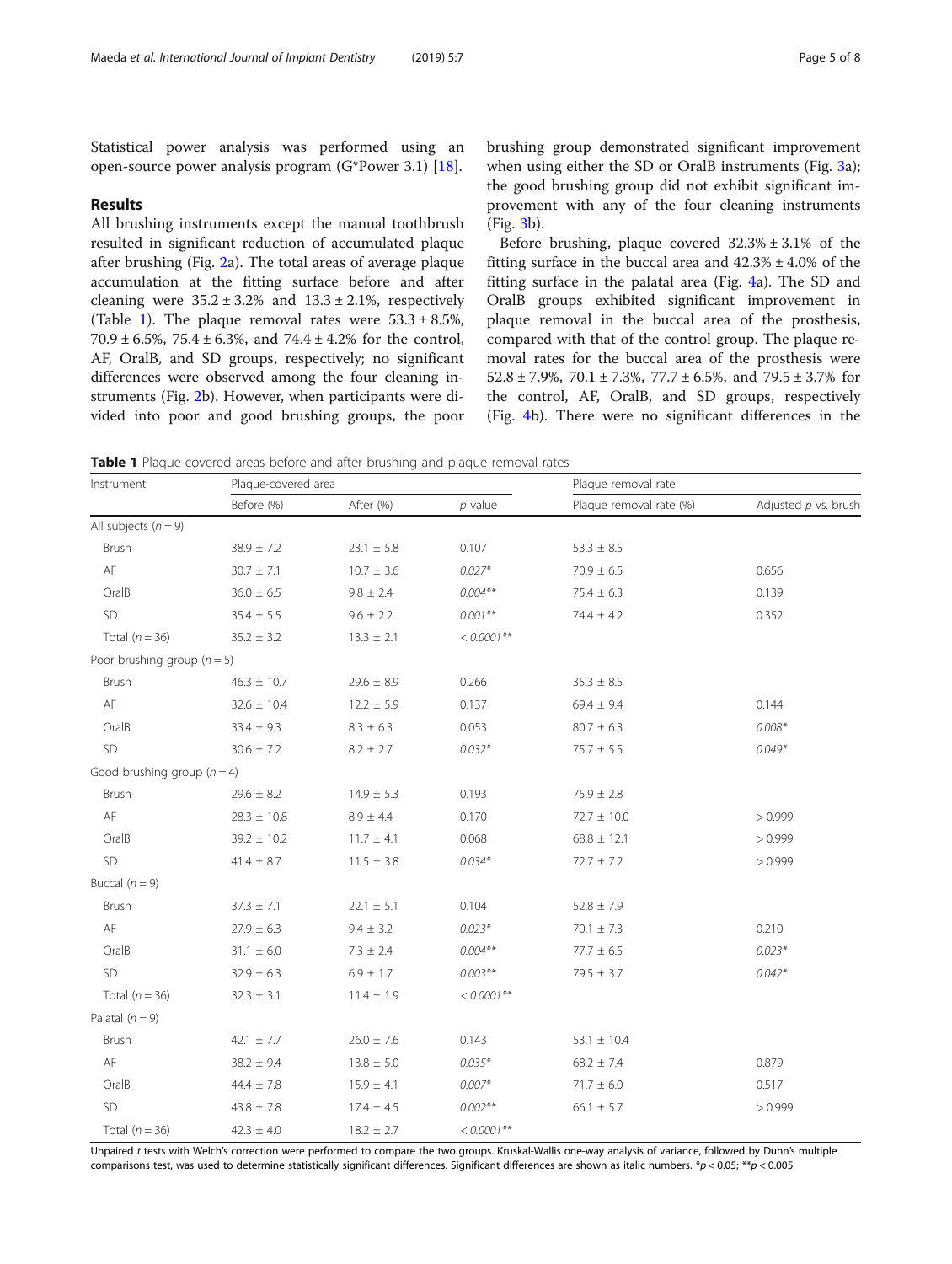<span id="page-5-0"></span>

plaque removal rates in the palatal area among instruments, with rates of  $53.1 \pm 10.4\%$ ,  $68.2 \pm 7.4\%$ ,  $71.7 \pm 10.4\%$ 6.0%, and  $66.1 \pm 5.7$ % for the control, AF, OralB, and SD groups, respectively (Fig. [4](#page-6-0)c). The plaque removal rates in the palatal area were consistently lower than those in the buccal area for each of the three electric instruments. Statistical post hoc power was calculated as 0.62 in this study.

## **Discussion**

There is controversy regarding whether electric-powered toothbrushing is better than manual toothbrushing for maintaining oral hygiene in patients with FDPs [\[19\]](#page-7-0). The efficacy of an electric-powered toothbrush has been reported previously; despite limitations regarding variability in study design, use of an electric toothbrush appears to be more effective for plaque removal than manual toothbrushing for both fixed and removable implant-supported prostheses [\[20](#page-7-0)–[22\]](#page-7-0). However, little is known about the best type of powered brush for FDPs in edentulous patients, and there is no evidence supporting use of a particular cleaning method for the fitting surface of All-on 4™ concept FDPs. Since the prosthesis is retained by four implants, the area contacting the alveolar ridge between each implant spontaneously becomes a long-fitting surface and thus is likely to become covered with plaque. Abi Nader et al. reported the area of plaque accumulation on the fitting surface of maxillary All-on  $4^m$  FDPs to be  $28.3 \pm$ 8.4% [\[23\]](#page-7-0), which is comparable with our result of  $35.2 \pm$ 3.2%. These results suggest that approximately one third of the fitting surfaces of All-on 4™ FDPs are likely to be covered with plaque.

Although our results did not show significant differences among instruments for the entire group of participants, we found that the plaque removal rate significantly improved when the poor brushing group (manual toothbrush) used an electric-powered toothbrush. The good brushing group exhibited little, if any, differences; patients who achieved good plaque removal with the manual brush achieved consistently good outcomes with the electric-powered instruments. These findings suggest that the removal of plaque accumulation can be improved, particularly among patients who are not adept at manual toothbrushing.

When we evaluated the buccal and palatal areas of the fitting surfaces of FDPs, we found that the palatal area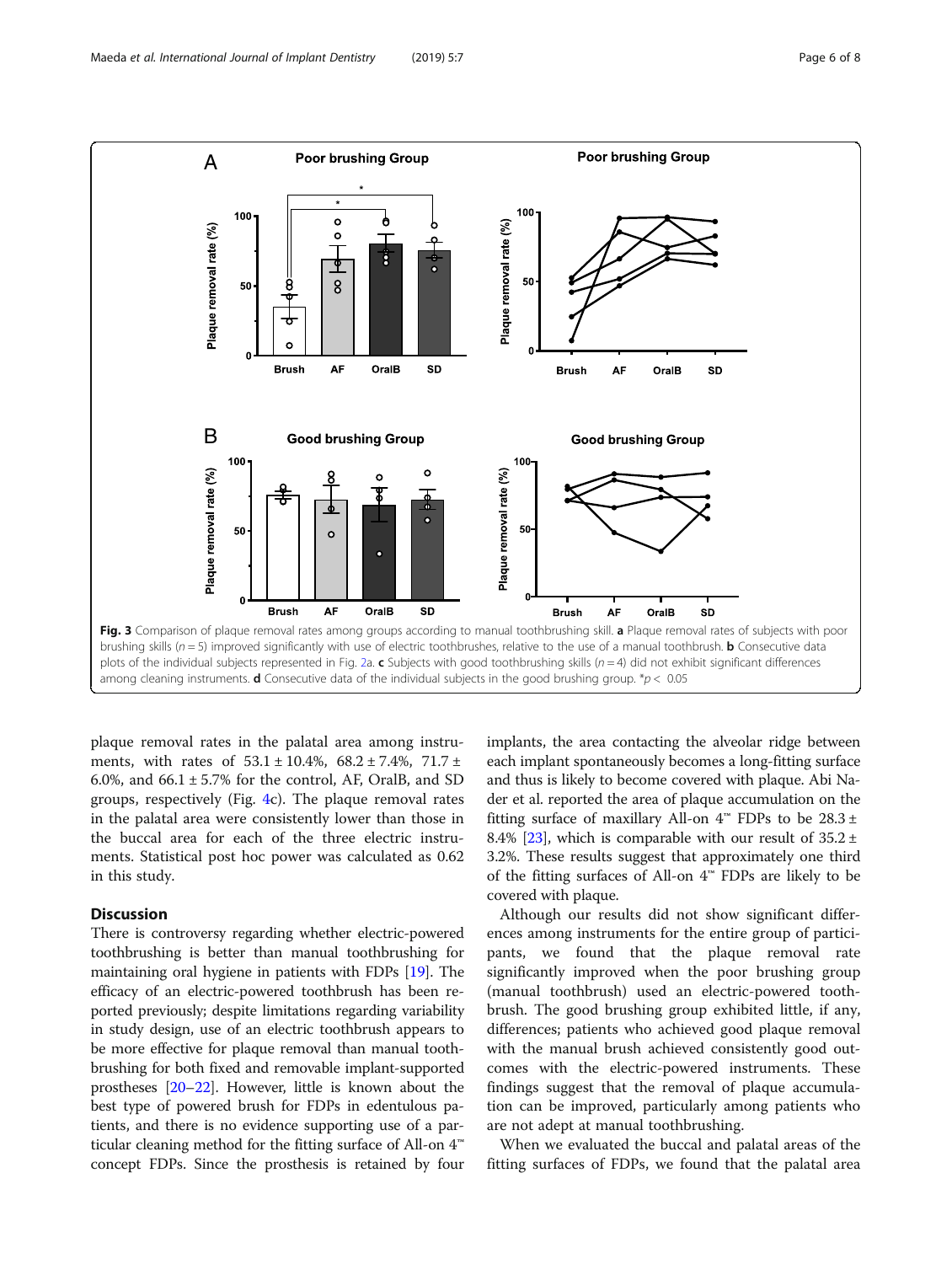<span id="page-6-0"></span>

was 1.3 times more likely to be covered with plaque than the buccal area. Abi Nader et al. previously reported a similar trend [[23](#page-7-0)]. Although we found that the SD and OralB electric toothbrushes were preferable to the manual toothbrush in the buccal area, there were no significant differences in the palatal area; the plaque removal rates in the buccal area were consistently lower than those in the palatal area for the three electric instruments. These results clearly show that plaque is more likely to accumulate in the palatal area than in the buccal area and that it is more difficult to remove plaque from the palatal area. This is likely because of the anatomical structure of the FDPs and the difficulty in accessing the area with cleaning instruments. Of note, two subjects had extremely low plaque removal rates of 2.6% and 2.7% in the palatal area. These results indicate that it is very difficult for some subjects to achieve adequate oral hygiene in the palatal area of FDPs with a manual toothbrush.

Given that accumulated plaque surrounding an implant is associated with peri-implantitis in partially edentulous [\[8](#page-7-0)] and edentulous patients [\[12](#page-7-0)], prevention of

plaque accumulation is necessary for maintaining healthy mucosa around an implant. Our investigation demonstrated that the plaque removal rate at the fitting surface of an FDP is better with an electric toothbrush than with a manual toothbrush, particularly among those who are not adept at manual toothbrushing. Our results support a recommendation for edentulous patients with FDPs to use electric toothbrushes instead of manual toothbrushes to facilitate plaque removal. Of note, mechanical vibration forces could loosen the occlusal screws of the FDPs; therefore, patients who use electric toothbrushes should be assessed for this issue during follow-up.

The fact that no instruments were able to effectively remove accumulated plaque in the palatal areas of the FDPs suggests that the palatal area of an FDP should be minimized during fabrication and that professional care may be required to maintain hygiene of the prosthesis.

The limitations of this study include its relatively small sample size and the cross-sectional evaluation over a short period of time. Within the limitations of this study, our results demonstrate the favorable effects of using